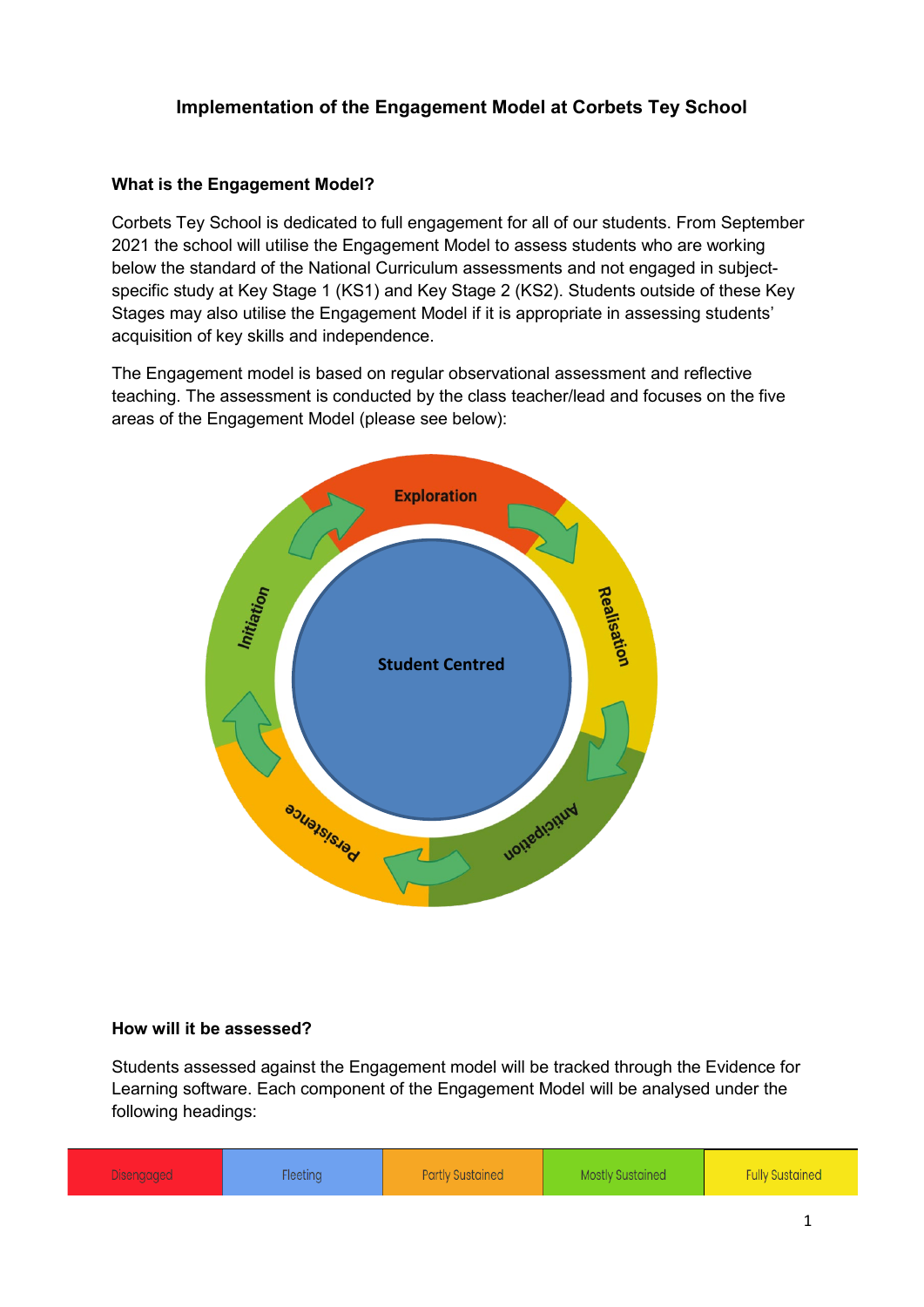Practitioner knowledge of the student will determine where the student scores within each area of the Engagement Model and it is important to note when analysing a piece of evidence a student is not required to score in each area of the Engagement Model. The five areas of the Engagement Model are not hierarchical, therefore there is no expectation that students need to demonstrate progress in all 5 areas. For example, Student A may score in Exploration, Realisation and Anticipation but when engaging in the activity Student A might not demonstrate Persistence or Initiation. The areas are designed to enable students to become independent in developing a new skill or concept.

When a new student arrives at Corbets Tey School or a current student has a change of class/staff, the main focus of staff working with that student is to build up a positive working relationship. This is called 'pairing' and centres around the students interests and what motivators them. Once this has been established it will feed into the student's Pupil Information Profile (PIP) and assessment through the Engagement Model can begin.

The Engagement Model enables a continuous cycle of 'assess, plan, do and review' to take place which enables the students' achievements and progress within engagement to be measured over time.

The diagram below demonstrates how this will be put into practice at Corbets Tey School. Depending on the class your child is placed within will determine which model is utilised. The term stimulus refers to the activity the student will be engaged within during the observation.

|                    | 1 <sup>st</sup> Half of the<br>term | <b>The Stimulus</b><br>will be assessed<br>against the<br><b>Engagement</b><br>Model.                                          | 2 <sup>nd</sup> Half of the term                 | <b>The Stimulus will</b><br>be assessed<br>against the<br><b>Engagement</b><br>Model.                                            |
|--------------------|-------------------------------------|--------------------------------------------------------------------------------------------------------------------------------|--------------------------------------------------|----------------------------------------------------------------------------------------------------------------------------------|
| <b>Autumn Term</b> | Stimulus 'A'<br>introduced          |                                                                                                                                | Stimulus 'A' with<br>implementations in<br>place |                                                                                                                                  |
| <b>Spring Term</b> | Stimulus 'B'<br>introduced          | <b>Implementations</b><br>to the original<br><b>Stimulus will be</b><br>made based on<br>the observations<br>made before it is | Stimulus 'B' with<br>implementations in<br>place | <b>Before introduction</b><br>of the new<br><b>Stimulus for the</b><br>following term the<br>practitioner will<br>reflect on the |
| <b>Summer Term</b> | Stimulus 'C'<br>introduced          | reintroduced in<br>the following<br>half term.                                                                                 | Stimulus 'C' with<br>implementations in<br>place | previous Stimuli to<br>review which<br>elements<br>supported positive<br>engagement and<br>build upon this.                      |

#### **Model A:**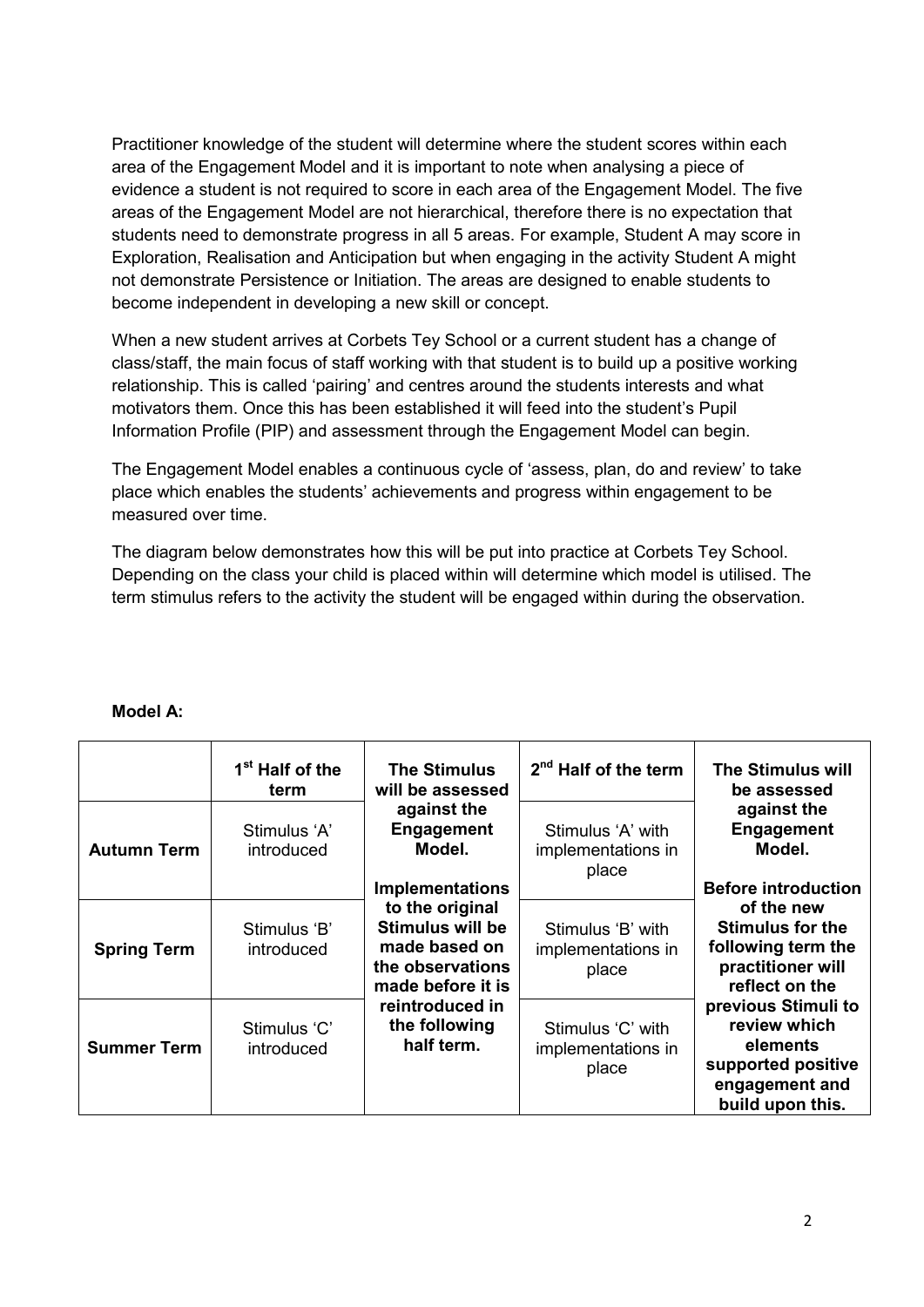### **Model B:**

| <b>Autumn Term</b> | <b>The Stimulus</b><br>will be assessed    | <b>Spring Term</b> | <b>The Stimulus will</b><br>be assessed    | <b>Summer Term</b>                 |
|--------------------|--------------------------------------------|--------------------|--------------------------------------------|------------------------------------|
|                    | against the<br><b>Engagement</b><br>Model. |                    | against the<br><b>Engagement</b><br>Model. | Stimulus 'A' with<br>further       |
| Stimulus 'A'       | <b>Implementations</b>                     | Stimulus 'A' with  | <b>Before introduction</b>                 | implementations                    |
| introduced         | to the original                            | implementations in | of the new                                 | in place                           |
|                    | <b>Stimulus will be</b>                    | place              | <b>Stimulus for the</b>                    |                                    |
|                    | made based on                              |                    | following term the                         |                                    |
|                    | the observations                           |                    | practitioner will                          |                                    |
|                    | made before it is<br>reintroduced in       |                    | reflect on the                             |                                    |
|                    | the following                              |                    | previous Stimuli to<br>review which        | Alternatively a<br>new stimulus is |
|                    | term.                                      |                    | elements                                   | introduced                         |
|                    |                                            |                    | supported positive                         |                                    |
|                    |                                            |                    | engagement and                             |                                    |
|                    |                                            |                    | build upon this or                         |                                    |
|                    |                                            |                    | alternatively                              |                                    |
|                    |                                            |                    | reintroduce the                            |                                    |
|                    |                                            |                    | previous stimulus                          |                                    |
|                    |                                            |                    | to build upon the                          |                                    |
|                    |                                            |                    | <b>students</b>                            |                                    |
|                    |                                            |                    | engagement                                 |                                    |

#### **How internal and/or external factors may impact engagement**

It is important to highlight that there might be internal or external factors which impact on the student's engagement before, during or after the stimulus has been introduced. Factors to consider could be:

- $\triangleright$  **Activity** is it a preferred/non preferred activity for the student. Is the activity likely to cause behaviour? Does the activity include motivators to support the student's engagement?
- $\triangleright$  **Member of staff** is the staff member known to the student. Has the student had time to 'pair' with the staff member?
- **Student mood**  did the student have a good evening/morning leading up to the activity. Assess if the student is in a positive mind-set before offering the activity. If not offer the student the opportunity to take a 'break' or a chance for relaxation to take place.
- **Other students**  behaviour and noise of other students might have a negative impact on the student's engagement. Be mindful when grouping students together. Does the student engage better 1:1?
- **Environment**  does the student engage better inside or outside the classroom environment?